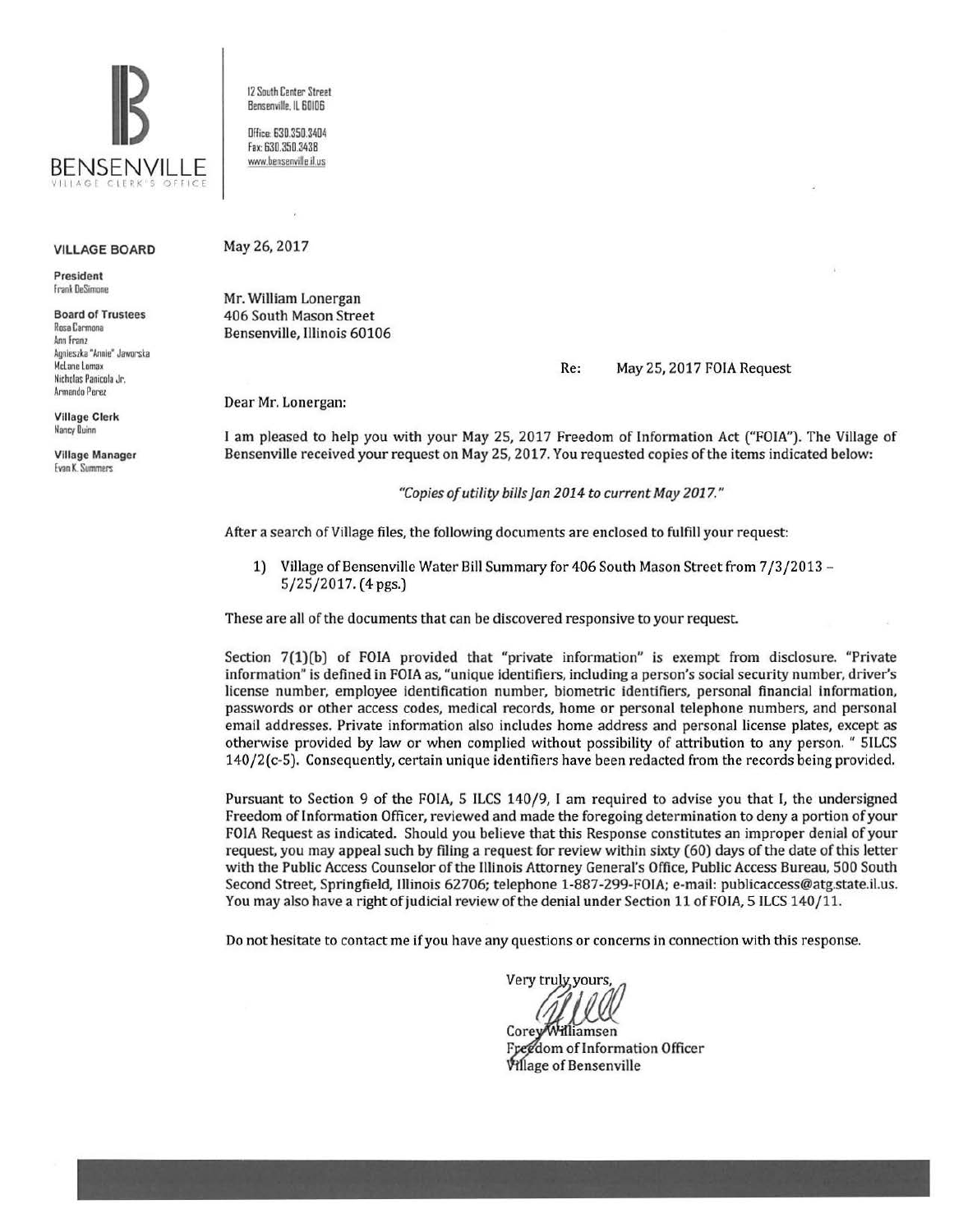|                              |      |          |              | The contract of the contract of the contract of the contract of the contract of the contract of the contract of |        |               |                         | munis<br>a tyler erp solution |
|------------------------------|------|----------|--------------|-----------------------------------------------------------------------------------------------------------------|--------|---------------|-------------------------|-------------------------------|
| 05/25/2017 16:23<br>6523spul |      |          | <b>BILLS</b> | VILLAGE OF BENSENVILLE, IL                                                                                      |        |               |                         | lutacthst                     |
| AR Category: 00              |      |          |              |                                                                                                                 |        | Form Type: S  | SUMMARY OF CHARGES/PMTS |                               |
| Account #<br>Location        |      | Customer | Name         |                                                                                                                 | Parcel | Interest Due  | <b>Ending Balance</b>   | Total Due                     |
|                              | Date | Type     |              | $Chk$ /ref #                                                                                                    | Amount | Int. Included | Balance                 |                               |

 $\sim$   $-$ 

 $\sim 10^{-11}$ 

| 406 | $\rightarrow$<br><b>MASON</b> |         | ST           | IL 60106<br>BE | 323210013 406 | .00  | 79.24     | 79.24 |
|-----|-------------------------------|---------|--------------|----------------|---------------|------|-----------|-------|
|     | 05/25/2017                    | Penlty  |              |                | 7.21          | .00  | 79.24     |       |
|     | 05/03/2017                    | Charge  |              |                | 72.03         | .00  | 72.03     |       |
|     | 04/13/2017                    | Payment | <b>CHECK</b> | 999828         | $-83.14$      | .00  | .00       |       |
|     | 04/05/2017                    | Charge  |              |                | 83.14         | .00  | $83.14 -$ |       |
|     | 03/23/2017                    | Payment | <b>CHECK</b> | 1076           | $-67.89$      | .00  | .00       |       |
|     | 03/03/2017                    | Charge  |              |                | 67.89         | .00  | 67.89     |       |
|     | 02/15/2017                    | Payment | <b>CHECK</b> | 998251         | $-78.67$      | .00  | .00       |       |
|     | 02/03/2017                    | Charge  |              |                | 78.67         | .00  | 78.67     |       |
|     | 01/16/2017                    | Payment | <b>CHECK</b> | 000099         | $-76.72$      | .00  | .00       |       |
|     | 01/05/2017                    | Charge  |              |                | 76.72         | .00  | 76.72     |       |
|     | 12/14/2016                    | Payment | <b>CHECK</b> | 000099         | $-70.63$      | .00. | .00       |       |
|     | 12/05/2016                    | Charge  |              |                | 77.33         | .00  | 70.63     |       |
|     | 12/02/2016                    | App Cr  | <b>CHECK</b> |                | .00           | .00  | $-6.70$   |       |
|     | 11/10/2016                    | Payment | CHECK        | 000099         | $-73.63$      | .00  | $-6.70$   |       |
|     | 11/02/2016                    | Charge  |              |                | 66.93         | .00  | 66.93     |       |
|     | 10/19/2016                    | Payment | <b>CHECK</b> | 000099         | $-58.52$      | .00  | .00       |       |
|     | 10/05/2016                    | Charge  |              |                | 58.52         | .00  | 58.52     |       |
|     | 09/23/2016                    | Payment | <b>CHECK</b> | 000099         | $-61.67$      | .00  | .00       |       |
|     | 09/06/2016                    | Charge  |              |                | 61.67         | .00. | 61.67     |       |
|     | 08/10/2016                    | Payment | <b>CHECK</b> | 000099         | $-60.64$      | .00  | .00       |       |
|     | 08/03/2016                    | Charge  |              |                | 60.64         | .00  | 60.64     |       |
|     |                               |         |              |                |               |      |           |       |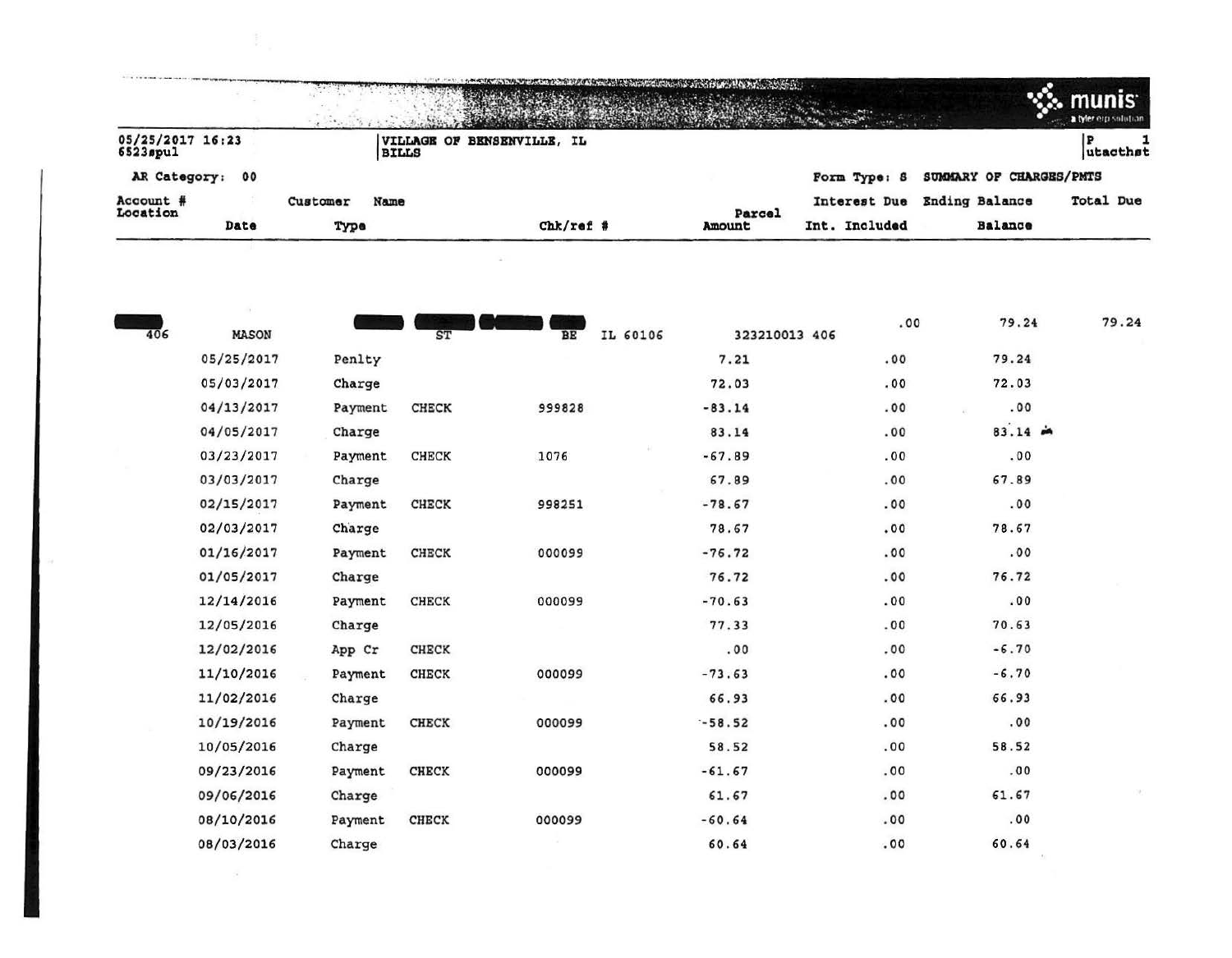|                              |                  |              |                            |                  |               |                         | munis<br>a tyler erp solution            |
|------------------------------|------------------|--------------|----------------------------|------------------|---------------|-------------------------|------------------------------------------|
| 05/25/2017 16:23<br>6523spul | <b>BILLS</b>     |              | VILLAGE OF BENSENVILLE, IL |                  |               |                         | P<br>$\overline{\mathbf{z}}$<br>utacthst |
| AR Category: 00              |                  |              |                            |                  | Form Type: S  | SUMMARY OF CHARGES/PMTS |                                          |
| Account #                    | Name<br>Customer |              |                            |                  | Interest Due  | <b>Ending Balance</b>   | Total Due                                |
| Location<br>Date             | Type             |              | $Chk/ref$ #                | Parcel<br>Amount | Int. Included | Balance                 |                                          |
| 07/20/2016                   | Payment          | CHECK        | 000099                     | $-57.75$         | .00           | .00                     |                                          |
| 07/06/2016                   | Charge           |              |                            | 57.75            | .00           | 57.75                   |                                          |
| 06/18/2016                   | Payment          | <b>CHECK</b> | 000099                     | $-78.55$         | .00           | .00                     |                                          |
| 06/03/2016                   | Charge           |              |                            | 78.55            | .00           | 78.55                   |                                          |
| 05/16/2016                   | Payment          | <b>CHECK</b> | 000099                     | $-86.84$         | .00           | .00                     |                                          |
| 05/04/2016                   | Charge           |              |                            | 86.84            | .00           | 86.84                   |                                          |
| 04/26/2016                   | Payment          | <b>CHECK</b> | 000099                     | $-99.16$         | .00           | .00                     |                                          |
| 04/05/2016                   | Charge           |              |                            | 99.16            | .00           | 99.16                   |                                          |
| 03/14/2016                   | Payment          | <b>CHECK</b> | 000099                     | $-85.01$         | .00           | .00                     |                                          |
| 03/03/2016                   | Charge           |              |                            | 85.01            | .00           | 85.01                   |                                          |
| 02/24/2016                   | Payment          | <b>CHECK</b> | 000099                     | $-72.44$         | .00           | .00                     |                                          |
| 02/03/2016                   | Charge           |              |                            | 72.44            | .00           | 72.44                   |                                          |
| 01/13/2016                   | Payment          | CHECK        | 000099                     | $-85.45$         | .00           | .00                     |                                          |
| 01/06/2016                   | Charge           |              |                            | 85.45            | .00           | 85.45                   |                                          |
| 12/10/2015                   | Payment          | <b>CHECK</b> | 000099                     | $-73.85$         | .00           | .00                     |                                          |
| 12/03/2015                   | Charge           |              |                            | 73.85            | .00           | 73.85                   |                                          |
| 11/20/2015                   | Payment          | <b>CHECK</b> |                            | $-134.79$        | .00           | .00                     |                                          |
| 11/05/2015                   | Charge           |              |                            | 83.60            | .00           | 134.79                  |                                          |
| 10/28/2015                   | Penlty           |              |                            | 4.65             | .00           | 51.19                   |                                          |
| 10/05/2015                   | Charge           |              |                            | 46.54            | .00           | 46.54                   |                                          |
| 09/14/2015                   | Payment          | <b>CHECK</b> |                            | $-178.29$        | .00           | .00                     |                                          |
| 09/03/2015                   | Charge           |              |                            | 79.53            | .00           | 178.29                  |                                          |
| 08/27/2015                   | Penlty           |              |                            | 8.98             | .00           | 98.76                   |                                          |
| 08/05/2015                   | Charge           |              |                            | 89.78            | .00           | 89.78                   |                                          |
| 07/16/2015                   | Payment          | <b>CHECK</b> | 000099                     | $-86.69$         | .00           | .00                     |                                          |
| 07/06/2015                   | Charge           |              |                            | 86.69            | .00.          | 86.69                   |                                          |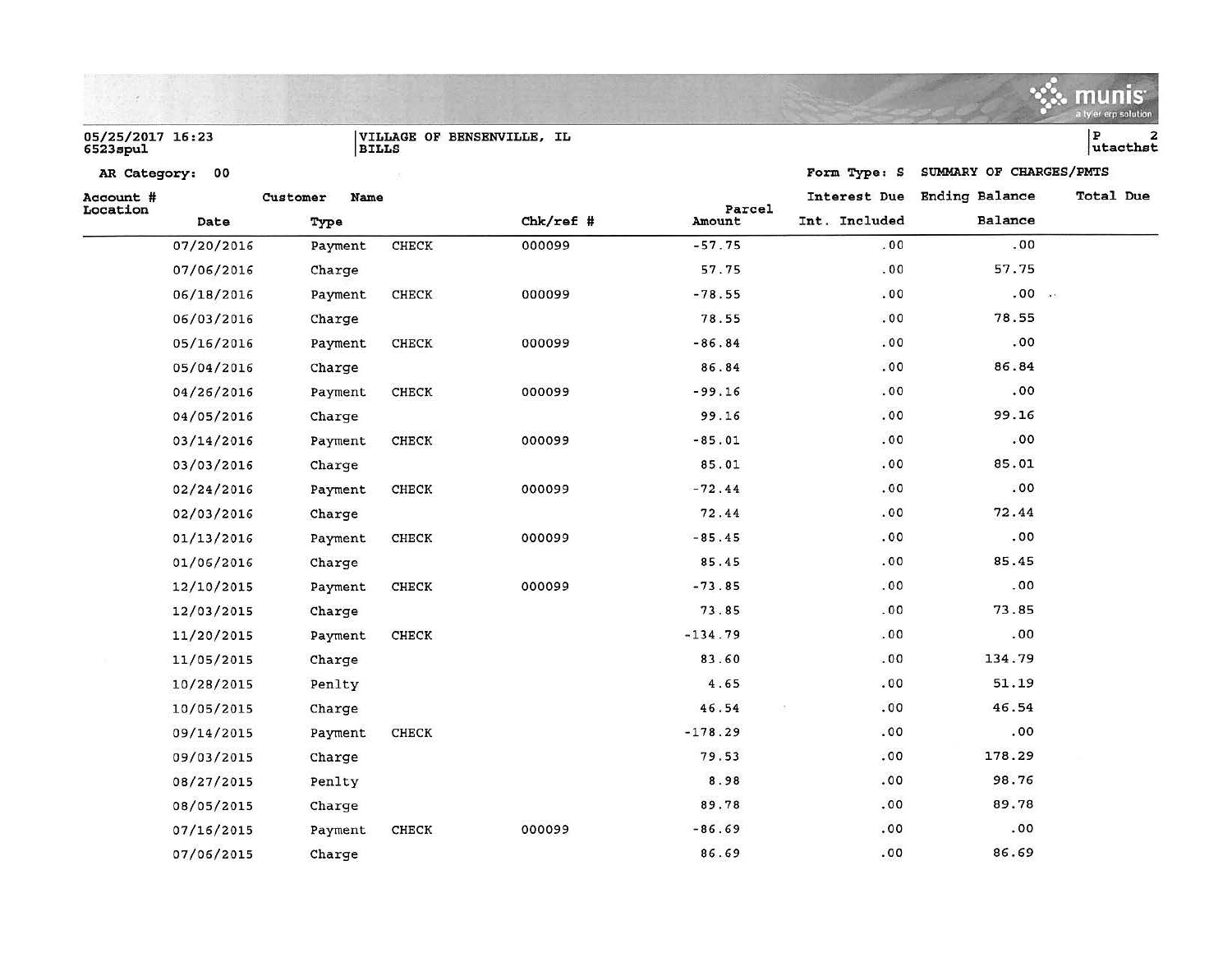|                              |            |          |              |                            |            |               |                         | <b>munis</b><br>a tyler erp solution |
|------------------------------|------------|----------|--------------|----------------------------|------------|---------------|-------------------------|--------------------------------------|
| 05/25/2017 16:23<br>6523spul |            |          | <b>BILLS</b> | VILLAGE OF BENSENVILLE, IL |            |               |                         | 3<br>P<br>utacthst                   |
| AR Category: 00              |            |          |              |                            |            | Form Type: S  | SUMMARY OF CHARGES/PMTS |                                      |
| Account #                    |            | Customer | Name         |                            | Parcel     | Interest Due  | Ending Balance          | Total Due                            |
| Location                     | Date       | Type     |              | $Chk/ref$ #                | Amount     | Int. Included | Balance                 |                                      |
|                              | 06/10/2015 | Payment  | <b>CHECK</b> | 000099                     | $-92.16$   | .00           | .00                     |                                      |
|                              | 06/03/2015 | Charge   |              |                            | 92.16      | .00           | 92.16                   |                                      |
|                              | 05/13/2015 | Payment  | <b>CHECK</b> | 000099                     | $-98.87$   | .00           | .00                     |                                      |
|                              | 05/05/2015 | Charge   |              |                            | 98.87      | .00           | 98.87                   |                                      |
|                              | 04/22/2015 | Payment  | <b>CHECK</b> | 000099                     | $-96.99$   | .00           | .00                     |                                      |
|                              | 04/03/2015 | Charge   |              |                            | 96.99      | .00           | 96.99                   |                                      |
|                              | 03/25/2015 | Payment  | CHECK        | 000099                     | $-98.87$   | .00           | .00.                    |                                      |
|                              | 03/06/2015 | Charge   |              |                            | 98.87      | .00           | 98.87                   |                                      |
|                              | 02/18/2015 | Payment  | CHECK        | 000099                     | $-105.13$  | .00           | .00                     |                                      |
|                              | 02/05/2015 | Charge   |              |                            | 105.13     | .00           | 105.13                  |                                      |
|                              | 01/16/2015 | Payment  | CHECK        | 000099                     | $-103.63$  | .00           | .00                     |                                      |
|                              | 01/06/2015 | Charge   |              |                            | 103.63     | .00           | 103.63                  |                                      |
|                              | 12/18/2014 | Payment  | CHECK        | 000099                     | $-109.60$  | .00           | .00                     |                                      |
|                              | 12/03/2014 | Charge   |              |                            | 109.60     | .00           | 109.60                  |                                      |
|                              | 11/18/2014 | Payment  | <b>CHECK</b> | 000099                     | $-68.03$   | .00           | .00                     |                                      |
|                              | 11/05/2014 | Charge   |              |                            | 68.03      | .00           | 68.03                   |                                      |
|                              | 10/17/2014 | Payment  | <b>CHECK</b> | 000099                     | $-50.37$   | .00           | .00                     |                                      |
|                              | 10/03/2014 | Charge   |              |                            | 50.37      | .00           | 50.37                   |                                      |
|                              | 09/17/2014 | Payment  | <b>CHECK</b> | 000099                     | $-38.27$   | .00           | .00                     |                                      |
|                              | 09/05/2014 | Charge   |              |                            | 38.27      | .00           | 38.27                   |                                      |
|                              | 08/29/2014 | Payment  | <b>CHECK</b> | 000009                     | $-91.54$   | .00           | .00                     |                                      |
|                              | 08/08/2014 | Charge   |              |                            | 47.88      | .00           | 91.54                   |                                      |
|                              | 07/18/2014 | Adj      |              |                            | $-1087.35$ | .00           | 43.66                   |                                      |
|                              | 07/08/2014 | Charge   |              |                            | 1131.01    | .00           | 1131.01                 |                                      |

 $\sim 100$ 

06/19/2014 Payment CHECK 997570 -43.66 06/19/2014 Payment CHECK